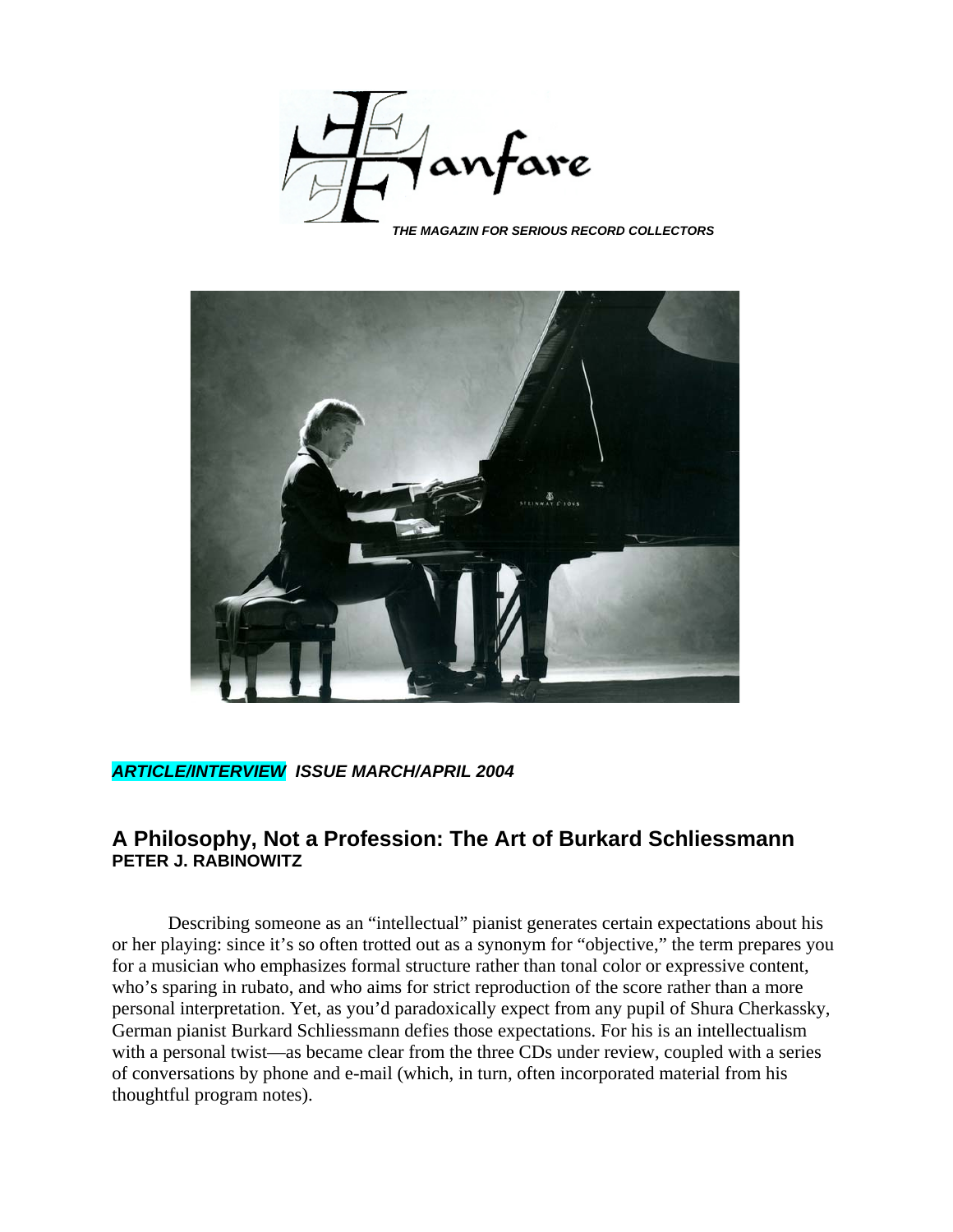Why do I call him an intellectual? For one thing, he pays scrupulous attention to the details of the score; it's appropriate that his Web site features an endorsement from Harold Schonberg calling his playing "representative of the best of the modern school." That attention applies not only to the musical details, but to the written instructions as well. Discussing the last piece of Schumann's *Kreisleriana*, for instance, Schliessmann points out that the verbal cues tell us a lot about Schumann's intended interpretation: "'*Die Bässe durchaus leicht und frei*,' Schumann writes. What does this mean? When we look at the score, we find that in each repetition, Schumann placed the deepest notes of the left hand at a different rhythmical place. When you hear the recordings of Horowitz and me, you will see that the demand of the text is fulfilled in a special manner: we play the left hand not simply in the rhythm as noted. No, we're doing much more, by making the rhythm of the left hand independent from the 'main-metrum,' the right hand: the lower notes are playing their own way in a light, nearly dancing way; by this we are fulfilling the demand of Schumann, *leicht und frei*."

Beyond his scrupulous attention to the score, Schliessmann can be called an intellectual because his performances seem to be informed by a profound study of 19th-century European culture. "My interpretations are based on the exact knowledge not only of the internal structures, but also on the historic background, which is a real influence on the artwork. [Understanding] the historical, philosophical, and sociological circumstances is important for the realization of singular interpretations. The Hegelian aesthetic enlightens and informs my deep respect for music and my own interpretations: 'For art is not merely a pleasant or even a useful toy, art is the expanding of truth.'" Thus, Schliessmann not only talks comfortably about the composers (including their lives, letters, and diaries), but also about the literature, art, and philosophy of the time: how many performers of *Kreisleriana* can quote relevant passages from E. T. A. Hoffmann's *Kater Murr*? How many can illuminate Chopin with a comparison to Kierkegaard? ("Chopin was a loner, undoubtedly elitist, but at the same time a sufferer. This is made clearer by a comparison with the Danish philosopher Søren Kierkegaard, who is said as a child to have given 'martyr' as his chosen career. Chopin too must have shared this cult of the 'Pater dolorosus.'")

His understanding of cultural history also includes some remarkable insight about the music criticism of the time. I was struck, for instance, by his fresh approach to Hanslick's criticism of the Liszt Sonata. Few modern admirers of the Sonata take Hanslick seriously; if anything, his words are trotted out as one more example of how thickheaded critics can be. Thus, unless you want to mock the critic's lack of understanding, there's little reason to quote Hanslick's quip that "anyone who hears this piece and finds it beautiful is beyond redemption." But Schliessmann uses Hanslick to get insight into the work. Hanslick was, after all, an experienced listener, and "behind his apparently negative judgment there lies a whole set of observations which, if interpreted in a more positive way, are absolutely accurate." More specifically, "Hanslick had fully grasped the work's outrageous nature" by pointing to the music's disruptive character. "Ever anxious to create contrasts by means of unpremeditated transformations and by exposing the same motivic cells through variations of pianistic instrumentation, Liszt often deviates, even in his most lyrical pieces, from three-part song form. To conclude from this supposed economy of thematic material that Liszt lacked inspiration would be to fail to recognize the improvisatory nature of his creativity."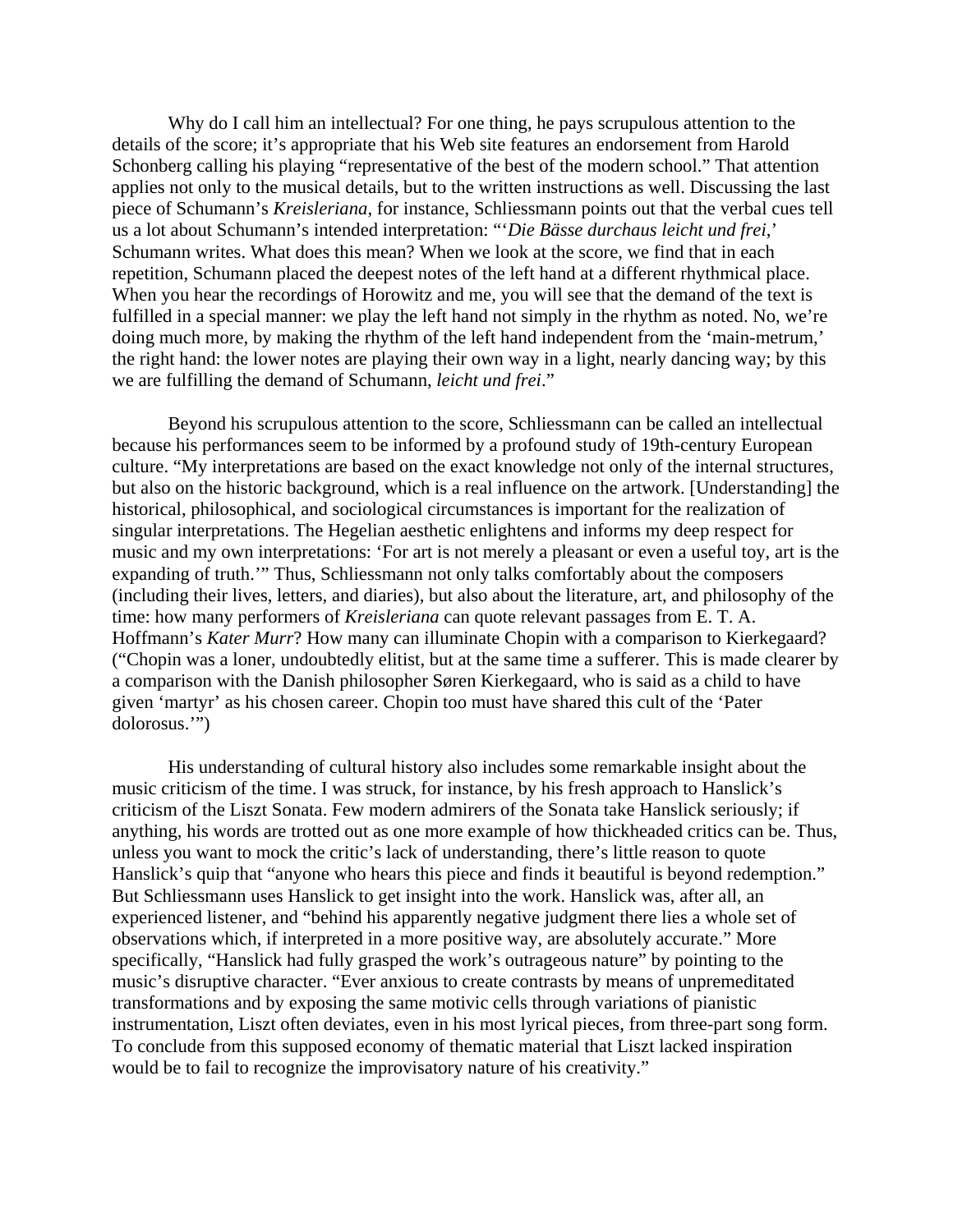Schliessmann's intellectualism is evident, too, in his desire for absolute control—at least, in this repertoire. (When playing works like Godowsky transcriptions, he has a "different personality," one that abandons the search for control and is willing to run risks.) One of his models here is Michelangeli, someone with whom he wishes he could have studied. "I could have learned from Michelangeli. He had extreme control; he didn't risk anything when he played." Thus, while Michelangeli would not be an appropriate model for playing Godowsky, he was exceptional in Schumann, Chopin, Brahms, Debussy, and Schubert. "And this is what affected me and fascinated me in his playing. I could use this for my own playing, of Chopin, Schumann, and especially Liszt, because Liszt demands a very highly developed technique. You can't make any notes that are not clear. It doesn't mean you can play wrong notes with Godowsky, but Godowsky is a completely different style. Here you can risk anything, much rubato, many agogics."

Finally, there is Schliessmann's interest in "the architectural forms" of the music. Yet it may be here that we see some of the twists that make Schliessmann a different kind of intellectual pianist—for he's more apt to talk about "narrative" than "architecture." Asked, for instance, what contemporary pianists he admires, Schliessmann immediately names Maria-João Pires: "I like the narrative and expressive style of her performances, because they are not oriented to the metronome. The speaking character of her playing sometimes reminds me of Artur Schnabel, whose 'speaking and narrative interpretations' fascinated me early in life." And with this interest in narrative comes a real focus on the *disruptive* qualities of the music he plays, his focus on the progress of musical events rather than on static structures. While his performance of *Kreisleriana*, for instance, never engages in aggressive sounds (more on that later), he certainly does heighten the music's fantastic differentiation of moods. His performance of the Liszt stresses the disruptions, too.

In a way, then, Schliessmann can be said to be seeking out the subjective, rather than the objective, forms of the music. For, ultimately, personality is crucial to Schliessmann—both the personality of the artist and the personality of the performer. Indeed, his objections to competitions (which he avoids) stems largely from the way they stamp out individuality: "I'm convinced that even to win a competition is no guarantee for a career. Moreover, the typical playing in competitions has nothing to do with the real art of interpretation, which belongs to the personality of the artist, which is a mirror of the individuality and personality of the player. In competitions, very objective playing is necessary, playing which depends on the correct playing of all notes. In some cases, it's a competition for the fastest and loudest playing. There is no chance to demonstrate a personal style and there is no time for the jury to discuss the sense of a *style extraordinaire*."

His performance of the Liszt Sonata makes clear his extremely personal approach. Avoiding both the architectural rigor of Pollini and the sheer intensity of Horowitz, Schliessmann offers an unusually inward account of the music, on the slow side of normal (certainly he resists the temptation to race through the opening of the fugue), more likely to apply the brakes for interrogation of expressive details than to surge ahead for sheer drama. The technique is absolutely secure, but there's no razzle-dazzle. As usual, this interpretive perspective seems to stem from a deeply considered study of the piece in terms of Liszt's own life. Specifically, like Teresa Walters (see 24:5), Schliessmann sees the sonata in profoundly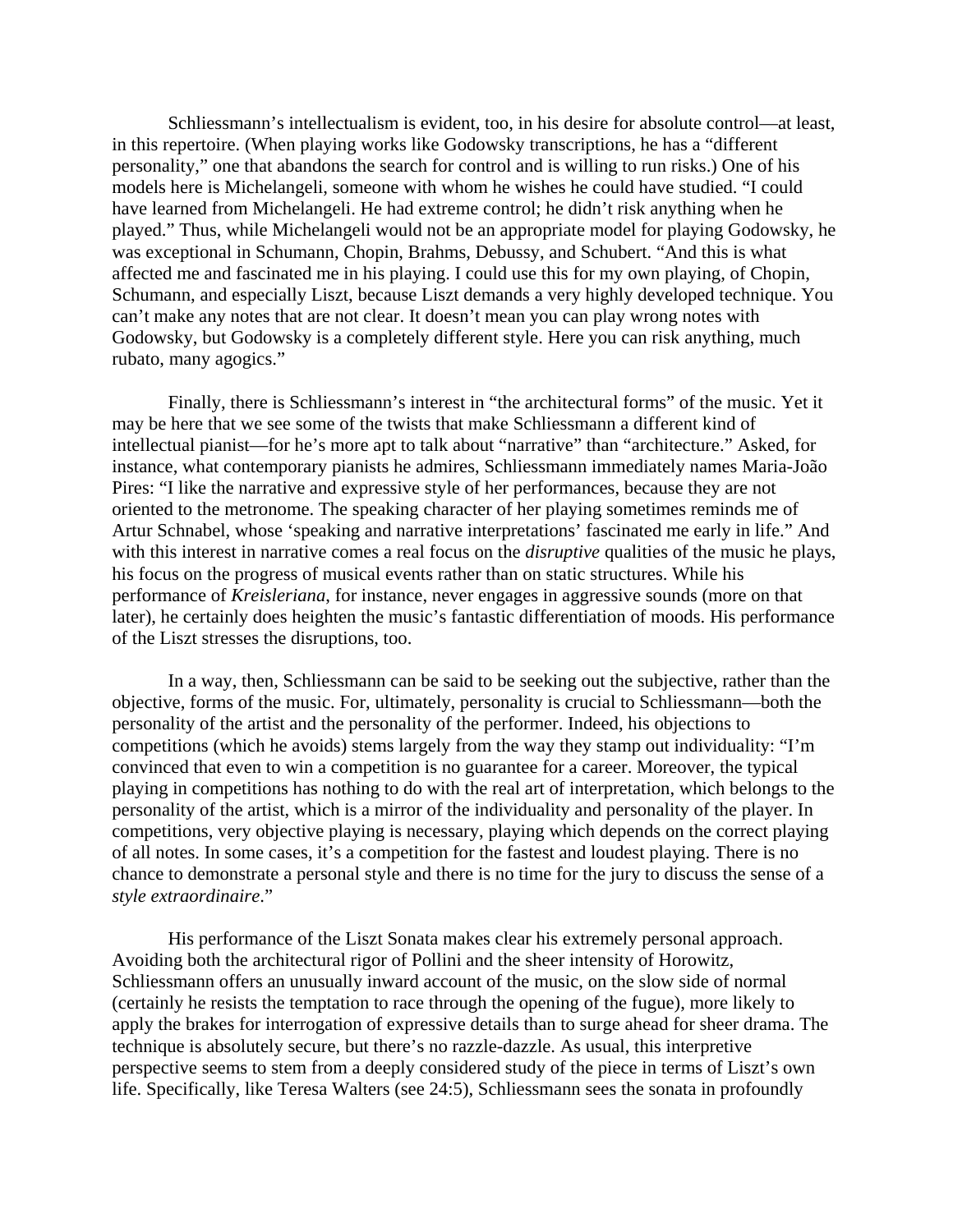religious terms. "The listener with no preconceptions hears massive waves of sound breaking over him and forms from them the image of a passionate soul seeking and finding the path to faith and peace in God through a life of struggle and a vigorous pursuit of ideals. It is impossible not to hear the confessional tone of this musical language; Liszt's sonata becomes—perhaps involuntarily on the part of the composer—an autobiographical document and one which reveals an artist in the Faustian mold in the person of its author. As in the *Harmonies poétiques et religieuses*, the underlying religious concept which dominates and permeates the whole work demands a special kind of approach. Whereas representations of human passions and conflicts force themselves on our understanding with their powerfully suggestive coloring, this concept only becomes manifest to those souls who are prepared to soar to the same heights. The equilibrium of the sonata's hymnic chordal motif, the transformation of its defiant battle motif (first theme) into a triumphant fanfare, and its appearance in bright, high notes on the harp, together with the devotional atmosphere of the Andante, represent a particular challenge to the listener; he is, after all, also expected to grasp the wide-spanned arcs of sound which, from the first hesitant descending octaves to the radiant final chords, build up a graphic panorama of the various stages of progress of a human spirit filled with faith and hope. As the reflection of a remarkable artistic personality worthy of deep admiration and, by extension, of the whole Romantic period, Liszt's B-Minor Sonata deserves lasting recognition." In some sense, this approach to the Liszt mirrors Schliessmann's often repeated convictions about music: "Music is a right, but only for those who merit it. It is not a profession to be a pianist and musician. It is a philosophy, a conception of life that cannot be based on good intentions or natural talent. First and foremost there must be a spirit of sacrifice."

Probably the most immediately striking thing about Schliessmann's recordings, though, is the stunning quality of the sound. In part, credit is due to engineer Marcus Herzog. The engineering on all three of these discs is remarkable; indeed, with regard to its ability to duplicate the sound of a real piano in a real hall, his new Chopin disc, at least when heard in surround sound (on either SACD or DVD-A), is arguably the best piano recording I've ever heard. Schliessmann insists that the quality of the sound has its source, as well, in the quality of his piano technician, Georges Ammann. But surely the pianist deserves credit, too? "I don't want to be conceited," Schliessmann says, "absolutely not, but it's a fact that piano and player have to blend into one." And in every way, Schliessmann seems exceptionally careful about the sounds he produces, both in the way he plays his instrument and in the way he has it recorded. Indeed, on his CD coupling Schumann and Liszt, he insisted on a different acoustic for each composer.

Significantly, for all his interest in history, Schliessmann is committed to modern pianos. He owns two new Steinways ("excellent pianos, very personal, and 'trained' by my friend Georges Ammann from Steinway"). Each has a different sonic character, and he uses them for different kinds of repertoire. The first—a piano much admired by Michelangeli, who would have bought it had Schliessmann not gotten there first—was used for his recordings of the Schumann and Liszt. "It is very fine for this kind of music, as well as for Brahms and Scriabin," because after touching a note, "it develops a flower of tone" which merges with the tones beneath it. The other piano, on which he recorded the Chopin, is his favorite: "But it's a piano which you can only use polyphonic structures and for polyphonic music. You can also use it very well for Bach or for Beethoven, not for symphonic music, because the tone is much more fragile."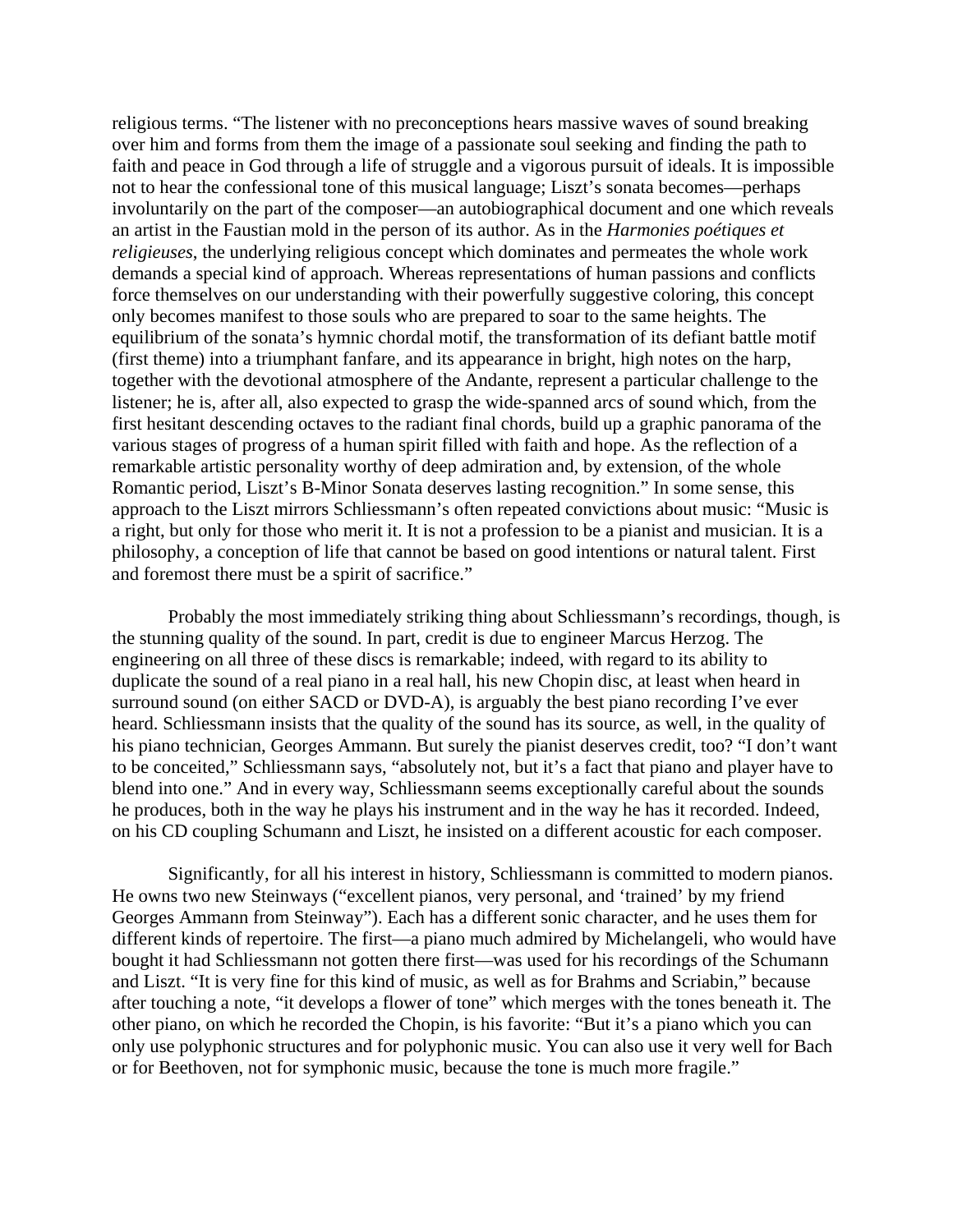Not surprisingly, the interaction between piano and hall is also extremely important to him. He often travels with his own favored instruments (especially if there is a recording or broadcast involved), and he carefully adjusts to any hall in which he plays. "I need a day to hear the hall and to place the piano at the right place." This maximizes the impact on the audience. In his care in this regard, he has been influenced by Horowitz. "Horowitz, in his comeback of 1965 in New York Carnegie Hall, worked a long time to place his piano at the right place. This has had a great effect on me."

In the end, though, for all the interest in history, for all the interest in structure, for all the concern for sound, what really seems to generate Schliessmann's performances is communication with his audience. "It's quite an obsession to me to communicate at this moment, at this time, with my audience. I don't only *play* for them, it's something I want to *give back* to them. I feel how each listener in the audience is listening to me, and I feel its warmness, for example, and I give it back to the complete audience. I feel the intensity of hearing, of listening. This is like electricity, and this I give back to the audience. It's very stimulating." Indeed, this give and take is so important that, when recording in a studio, he likes to bring a few friends along to serve as an audience. "Sometimes, I ask one, two, or more people just to sit in the audience and to listen to me with concentration as I play. It's stimulating for me, and I try to build up a situation like that in a recital with a live audience. This helps me to play in a way that electrifies people." Given this concern with the give and take of communication, it's not surprising that he records in long takes, avoiding the kind of patchwork cutting that so many others employ. "When I'm doing my records, I have prepared everything on a very high level. That means that I can avoid cuts; I can have a big line, a big arc of my whole interpretation. Even in the Schumann Fantasy, where we have three big movements, there are few patches. I only play each movement three or at the maximum four times and that's really enough." With too much editing, he believes, "I would lose my big line. Therefore, it's easy to work with me on my recordings; they're very quick to produce."

All in all, Schliessmann is a fascinating artist—well worth your acquaintance. So which of these recordings should you start with? As I've said, simply in terms of sound reproduction, the Chopin disc is a real winner—at least if you have the appropriate playback equipment. To hear the Chopin in the way he recorded and the way he wanted it heard by his listener, "it is important to hear it on multichannel equipment with five speakers. Even though the SACD is a hybrid and thus compatible with a normal CD player, on a regular CD player you only will have compressed audio reproduction format. That means there are no room acoustics and all is reduced to a sound that has nothing to do with my interpretation. Listening in this way, you will get a wrong and false impression of my interpretation." The same is true of the DVD version; unless you listen on DVD-A player, you'll lose some of the quality. The DVD version has an additional virtue—a bonus video clip on which he plays the Waltz in CΤ Minor, although many will find that the nearly surrealist visuals distract from the music. "In all, this production has been a great challenge, but I'm a little bit proud to be one of the pioneers on these new high-end formats." Indeed, Schliessmann even found that the quality of the recording influenced his interpretations, especially with respect to tempo. Because the new recording techniques give a truer sense of room acoustics, he says, they "gave me the opportunity to play passages in a manner I normally couldn't play." He points, as examples, to the intimacy of the second theme